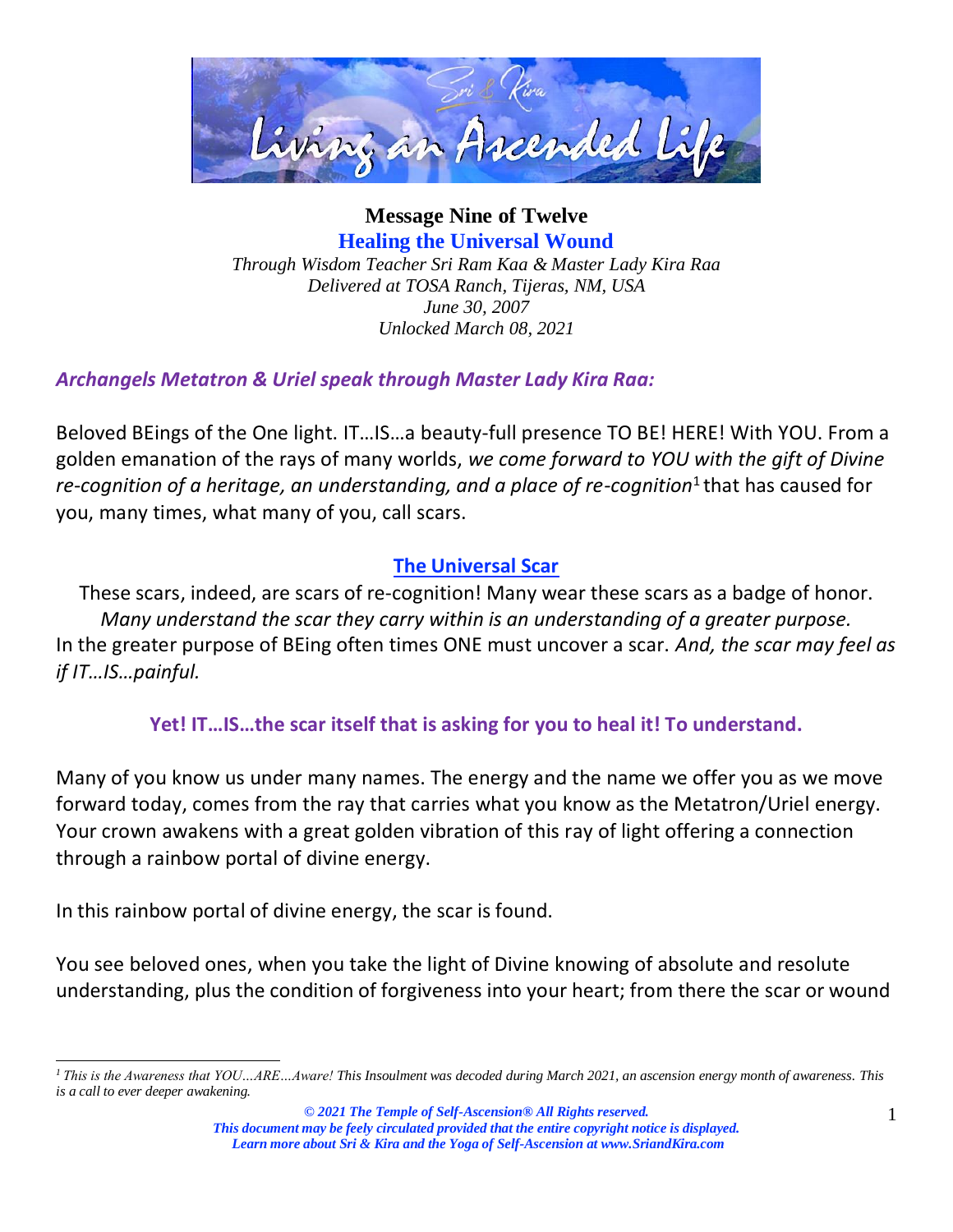

that appears is the foundational wound of ALL BEings of light. You recognize that IT…IS…not yours alone to carry. You recognize IT…IS…not you. IT…IS…a unifier.

# **IT…IS…a re-cognition that at the foundation of the great beings of ALL that is and ALL that has ever been, you have fundamentally carried with your Divine agreement<sup>2</sup> this scar on behalf of all.**

For many of you, as the individual expression of Divine light you have spent your life manifesting, experiencing, playing, dancing, and trying to understand why this scar exists. **Each carries this scar in a different place and each manifest it in their own time, as part of their Divine presence of BEing.**

### **The Manifest Energies**

How you manifest this wound*, in the energy of this world*, is also how you heal the wound. Why do we share with you about this today? *YOU…ARE…at the time of the healing of the foundational wound.*

*YOU…ARE…at the time of re-cognition that there is no wound to carry.*

*This scar is a transient energy that appears when you are in the energy of separation, doubt, fear and density.* As you navigate this world now, many are, indeed, acting out the foundational wound or scar in big ways. And this wound, this scar, has offered itself in three distinct energies that have manifested very care-fully.

We shall give you much information as to this definition of care-fully. Beloved ones, IT...IS... your time to BE! Without any wound! Without any scar! To fully claim:

> **I AM…ready to fully embrace a joyous understanding of freedom. TO BE…Free, YOU must BE.**

You cannot be free if you are carrying the wound of the Divine heart. In this world, the three energies that have come forward that are ALL aspects of the same scar or wound, begin with poverty.

*© 2021 The Temple of Self-Ascension® All Rights reserved. This document may be feely circulated provided that the entire copyright notice is displayed. Learn more about Sri & Kira and the Yoga of Self-Ascension at [www.SriandKira.com](http://www.sriandkira.com/)*

*<sup>2</sup> The gift of incarnation into this timeline, this moment, this body of form.*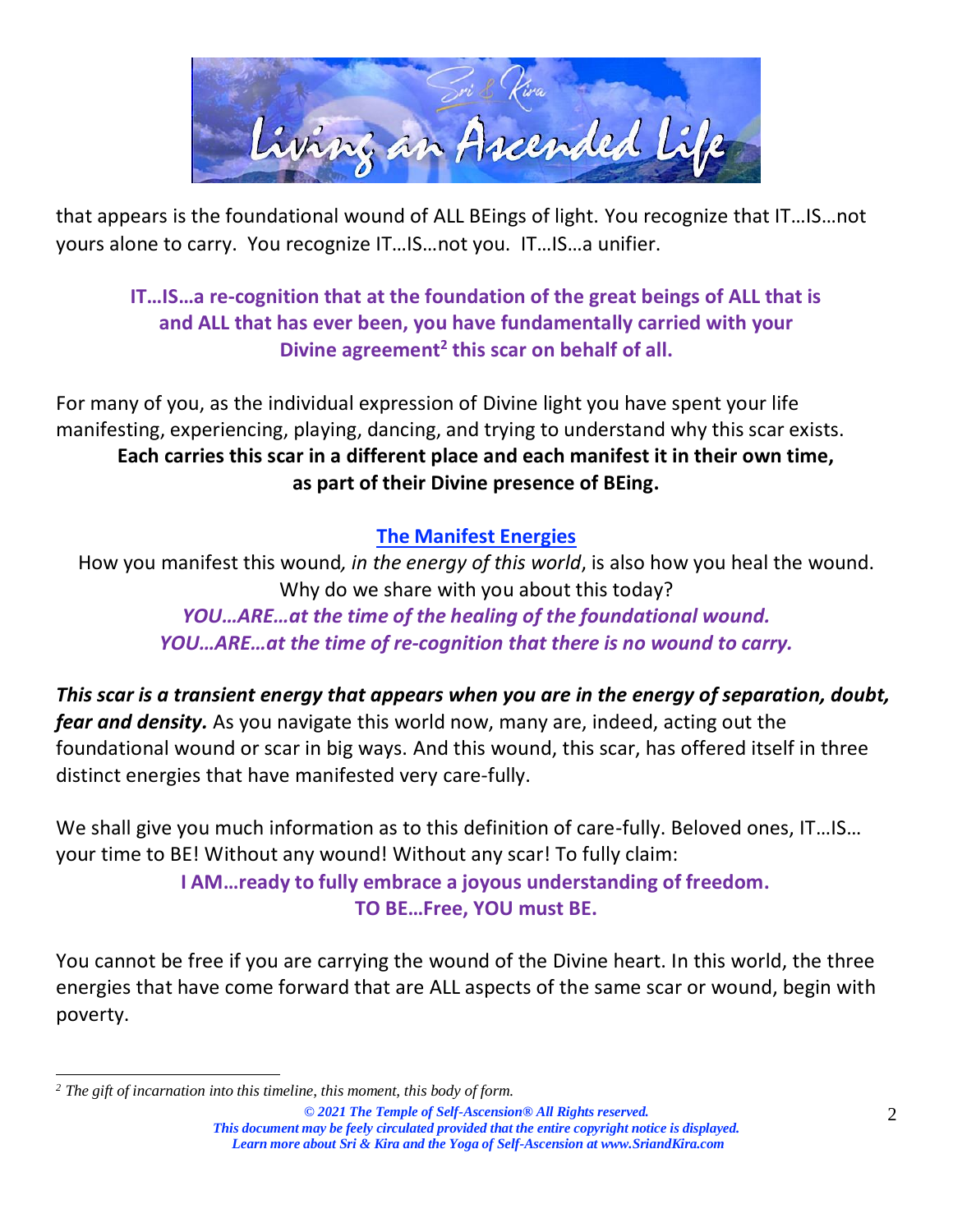

### **Poverty**

Poverty is a great expression of the wound. Let us talk about poverty. When we first offer the word, poverty, the first thought for many is financial poverty, is it not? This poverty is beyond that, beloved ones. WE…ARE…offering to YOU, the understanding, that poverty in its absolute poorest form is about money.

*The poverty energy, as an expression of the Divine scar, is in the poverty of the denial of your own recognition that YOU…ARE…in the presence of the Divine ALL-ways. It is within you…around you…IT…IS…YOU.*

#### **YOU…ARE…DIVINE…PRESENCE…ALL…WAYS!**

If you deny yourself this, then poverty manifests in many ways. To be impoverished means that you have denied yourself the richness of understanding your Divine presence. YOU…ARE…the richness of love, the richness of connection, the richness of BEing.

In the richness of the ONE LOVE THAT YOU ARE, there cannot be a wound or a scar. In the mind energy of your world, the mind energy seeks to keep you in poverty. This is its means of control<sup>3</sup>.

# *When the mind is in great control, you will, indeed, push away from any form of connected richness!!*

This is not the richness that is about the harvesting of gold from your planet. IT…IS...the richness and the embrace of the Divine. IT...IS...finding the lover within; the ALL-ness of everything, every energy, every experience. If YOU wish to heal the divine wound carried within, then YOU must look at where in your life you are still in poverty. And then...let go of the singular financial definition of the word or energy of poverty.

Money, beloved children, is forever abundant! It is not the issue; merely a side effect. When YOU claim your nature without poverty, IT...IS...because YOU...ARE...dancing with the Divine

*<sup>3</sup>It is valuable to note at this moment that prior to the unlocking of this Insoulment, The Shield of Zadkiel and the Virus was unlocked. These two Insoulments assist to empower each other and to assist to fully expand Awareness of the Mastery Presence through conscious awareness of the "density entrapment" of BOTH the Universal wound AND the Virus.*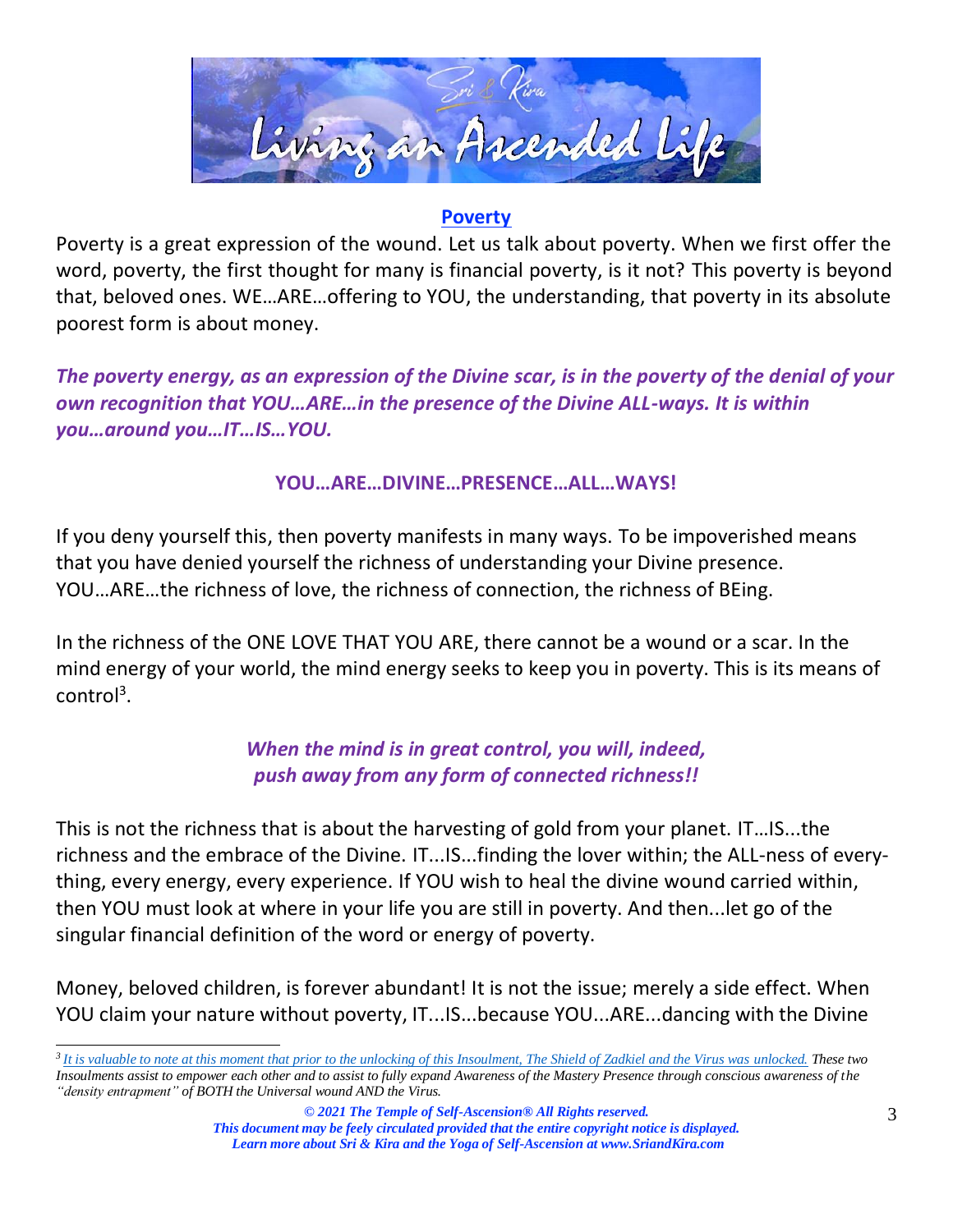

ALL-ways. As YOU dance with your divinity, YOU become the Krishna. YOU become the Allah. YOU become the God & Goddess. YOU become the Divine as YOU...ARE...the universal love of ALL-ness.

*The mind will seek to keep you impoverished! ALL the time challenging your knowing: Who I AM...to accept this? Who am I...to know this?*

### **Who are you not to know this?**

YOU...ARE...a BEing of Divine love! So much so, that YOU have carried this wound on behalf of an entire ray of light. YOU have separated many times! YOU have gone from the one, to the four, to the twelve and beyond as your souls have fragmented. Now, at the time of great reunification IT...IS...time to look within.

#### **Integrity**

The second energy of the time beyond the energy of poverty, is the energy of integrity. THIS...IS...the next energy. *Are you in integrity or denial with your-self?*

To answer that question beloved ones, your mind cannot be engaged. Your mind will want to seek...to offer you an answer that comforts the ego. When you hear the question about integrity with yourself, you must go to your heart. The energies that seek to keep this wound alive in you. The energy of poverty and the energy of integrity are very power-full energies.

The energy of integrity allows your "self" to transcend mind energy. The mind energy seeks to offer you a story. Information that replays over and over, like a movie within the brain. This movie carries with it pieces of your own energy, and pieces of galactic energy. This movie plays frequently. It offers your mind reassurance that it is OK to doubt! That it is OK to be upset! That it is OK to enter into emotional fits of energy that only continue to expand the scar!

**Anger, beloved children, is a scarring energy. When you experience anger, you are out of integrity with your truth. When you experience divine fear of who you are, you are not in integrity with your truth.**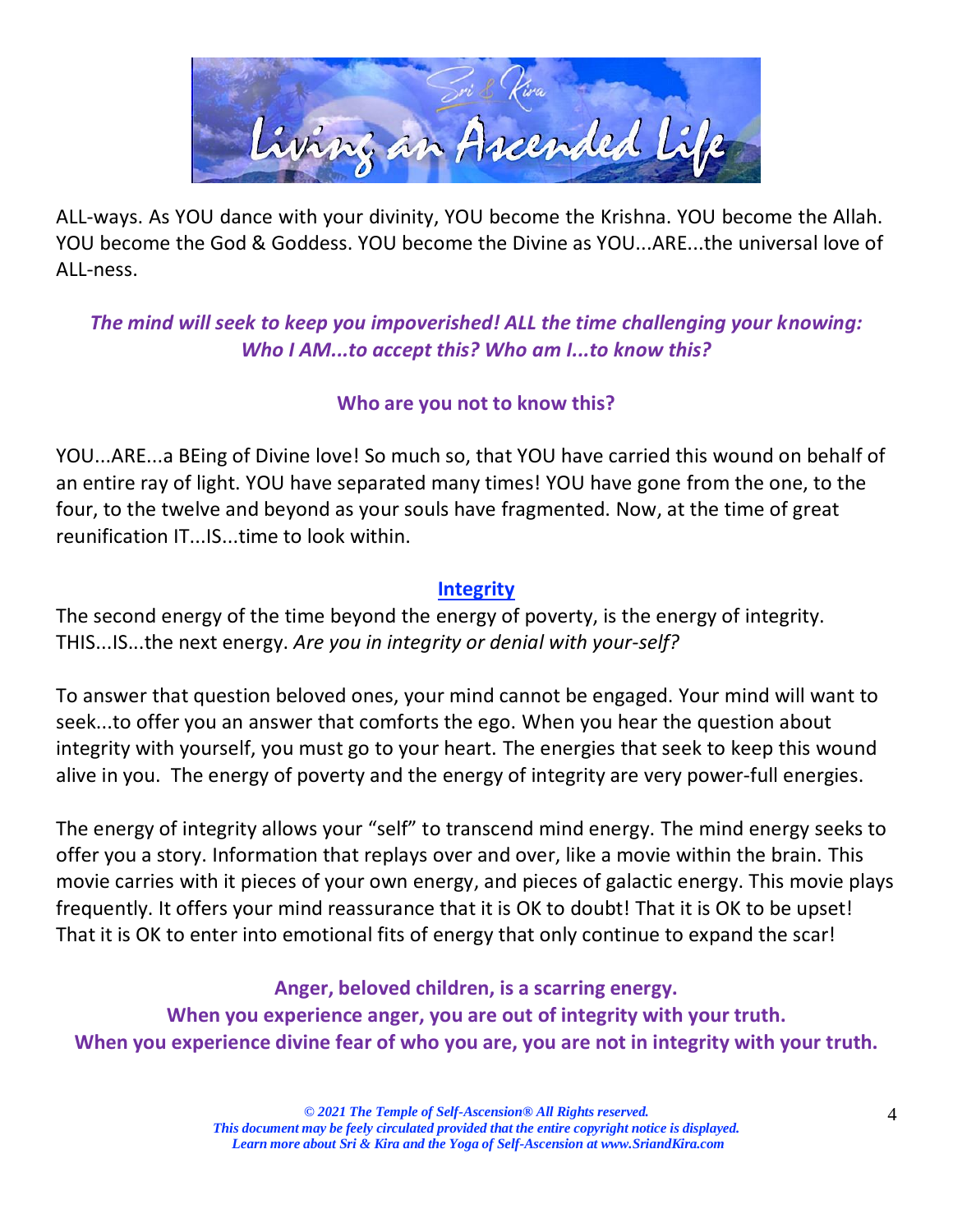

This is a wonderful gift! When it happens, you are being given the opportunity to re-cognize the truth of your own integrity! In the truth of your own integrity, it will call you into Divine recognition that you are healing throughout all dimensional space and time.

Beloved ones, on your bodies, when you have a cut, does it not hurt? And as that cut heals does the scar not itch? Can you imagine how itchy the eternal scar must be?

It is calling YOU! Scratch me, scratch me. Your anger scratches it. Your frustration scratches it. Your fear scratches it. Understand! From the aspect of the body, to use this example, when you scratch a wound, it reopens again. Better to put salve on the wound and relieve the itching, than to scratch it again and again and again.

The salve that YOU have readily and abundantly available, is the forgiveness found within your own heart of YOUR own of Being, in this world.

#### **IT...IS...the greatest abundant loving salve. Imagine a big tube of it next to you.**

YOU have an eternal tube filled with self-forgiveness.

### **IT...IS...the salve that heals the itch of the wound that seeks to pull you out of integrity with your Divine presence.**

We encourage you to apply liberally the salve of self-forgiveness.

#### **IT...IS...the loving recognition that you are perfect...even through the expression of anger.**

This energy is distributed throughout your expression of frustration or fear and may have been projected toward another. If you, beloved ones, in that moment of recognition, claim your own self-forgiveness, then you are free.

#### *YOU...ARE...FREE!*

*Knowing that you have the ability to be free in every moment, what would you not do to claim that? TO BE FREE!*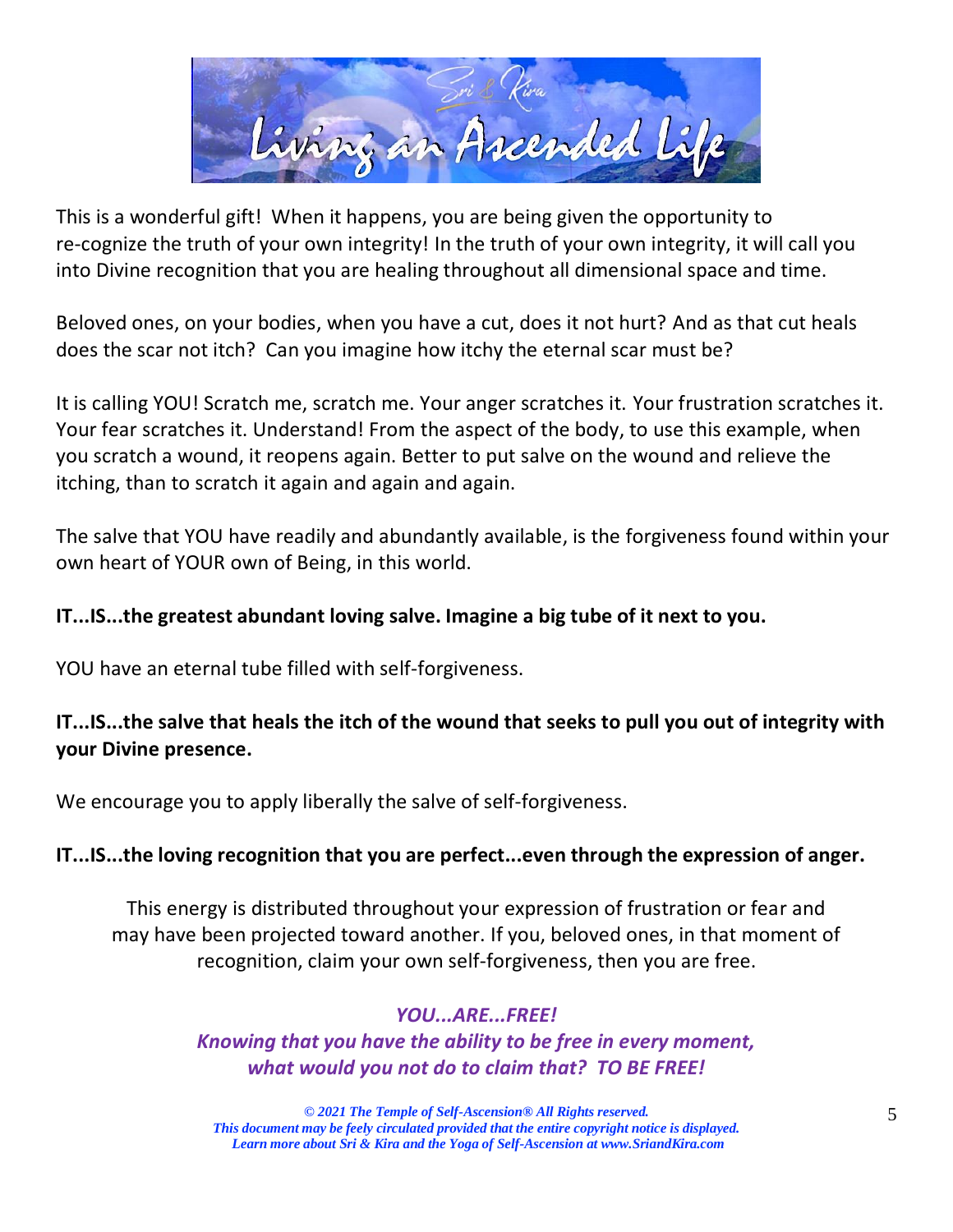

#### **Separation**

Which is stronger within thee, the itch or the salve? IT...IS...your choice. Of these energies, poverty and integrity, IT...IS...important to understand that as you move through these issues it brings you to the third. The third energy is the energy of separation.

## *Poverty, Integrity and Separation. These three energies come forth as part of a universal scar. These three energies then allow themselves to manifest individuated, in this world, according to your agreement to play with them.*

Separation, beloveds, is one that is a dance for you. IT...IS...in your galactic agreements. In your universal oneness as light expanding and expressing, the Individ-u-will has come forth here<sup>4</sup>. And so, there is a mis-perception that this is separation.

IT...IS...the remembrance of the Individ-u-will expression of oneness, that can be the salve you apply to the energy of separation.

IT...IS...the energy of separation that has come forth in your world so greatly that worlds have become countries, have become states, have become cities, have become me and you. IT...IS...simply a misdirection of an energy of celebrated individuation of the one light.

# *Beloved BEings, in the re-cognition that separation is a wound, and that the individualization of light is a gift, you can begin to come together within your own heart again.*

### **Healing the Wound**

Would you enjoy touching this wound? We invite you to do so. Not from the perspective of pain. From the perspective of the joyous re-cognition. The Aha moment that you have not been carrying a wound that is yours alone.

### **YOU...ARE... part of a great gift! YOU...ARE...ready NOW to decide how you will continue with that gift.**

You will find that the tip of this scar for all beings exists in the physical heart. Bring one hand over your physical heart at the side of the chest, yes. Take a moment and breathe there.

*<sup>4</sup> This is the content of Lesson One of the Lessons of Light. Learn more at SriandKira.com*

*<sup>©</sup> 2021 The Temple of Self-Ascension® All Rights reserved. This document may be feely circulated provided that the entire copyright notice is displayed. Learn more about Sri & Kira and the Yoga of Self-Ascension at [www.SriandKira.com](http://www.sriandkira.com/)*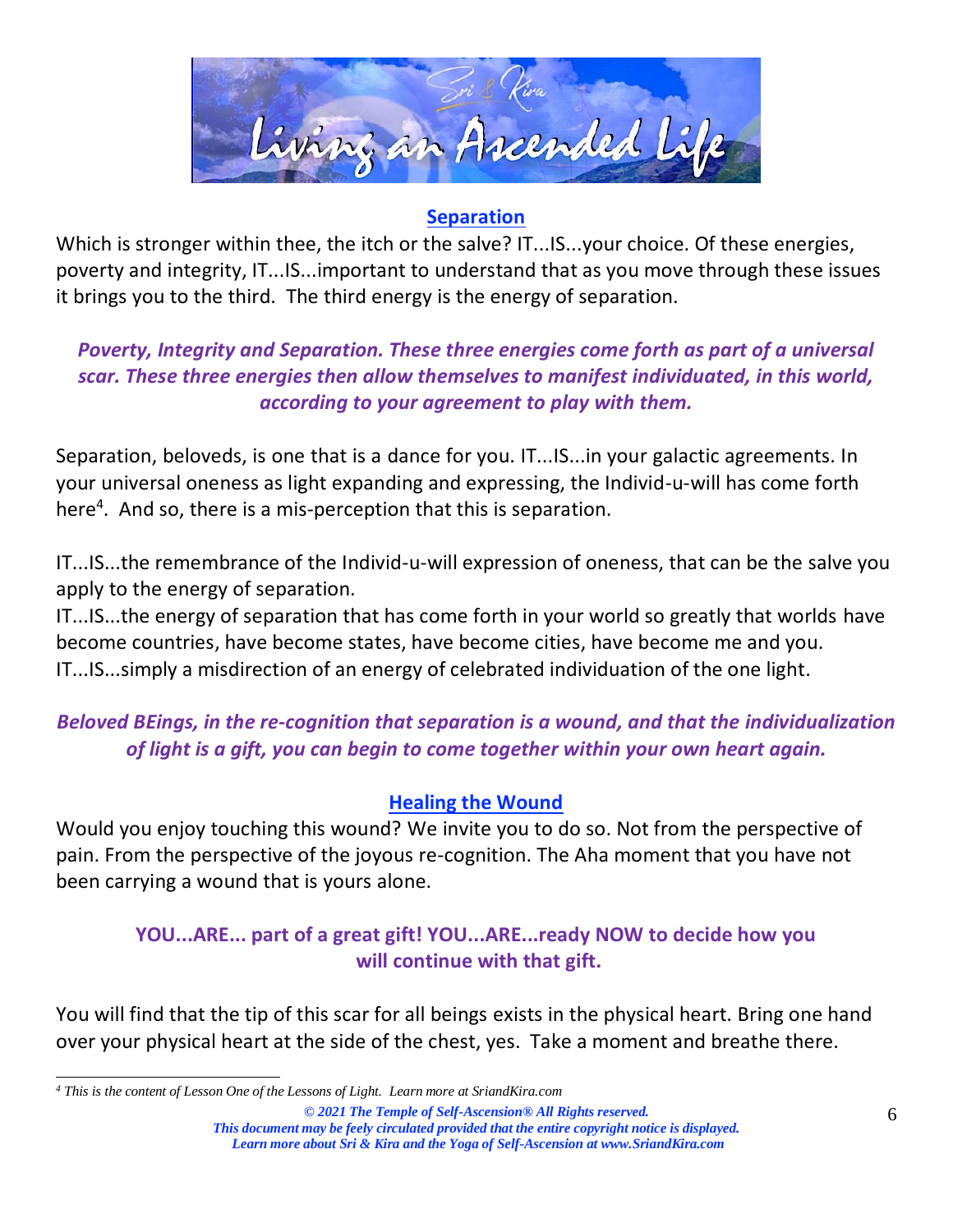

Many feel an immediate opportunity in this connection. It could be pain, or tension or pressure. It could be a ray of light. It does not matter, for the tip of the wound is there.

### Now ask, and you may wish to close your eyes: *"Beloved light I command thee now. Come forward and show me where does the scar end?" Your hand is on one part, where is the other? Ask!*

Put your hand there if you can. If it ends outside of you, as for some of you it does, just raise your hand up. Where is this scar? Feel that ray. Feel that energy. In the re-cognition that poverty, integrity and separation, are demonstrating themselves as illusionary manifestations that have simply been misunderstood; *they are yours to now release! And YOU ARE...able to be released on behalf of an entire universe.*

Command for your-self the light of the divine connection to seek, find, be, and clear you. As you do, understand that YOU...ARE...holding this space for many.

## *Ask: How many am I holding this space for? How many, right now, am I holding this space for?*

Trust the answer and do not deny. The answer may be much larger than you were aware of. And it may be smaller than you thought. It does not matter.

Breathe beloved ones. Relax.

If you wish to truly relieve, heal, and release this universal scar, you must, for 14 days in a row, call your-self to it. Pay attention to the poverty in your life. Pay attention to the integrity in your life. Pay attention, very importantly, to the separation in your life. Allow your-self to see and touch often that Divine tube of self-forgiveness and apply liberally.

And when you find that you are, indeed itching that wound of separation, gift yourself again with clarity.